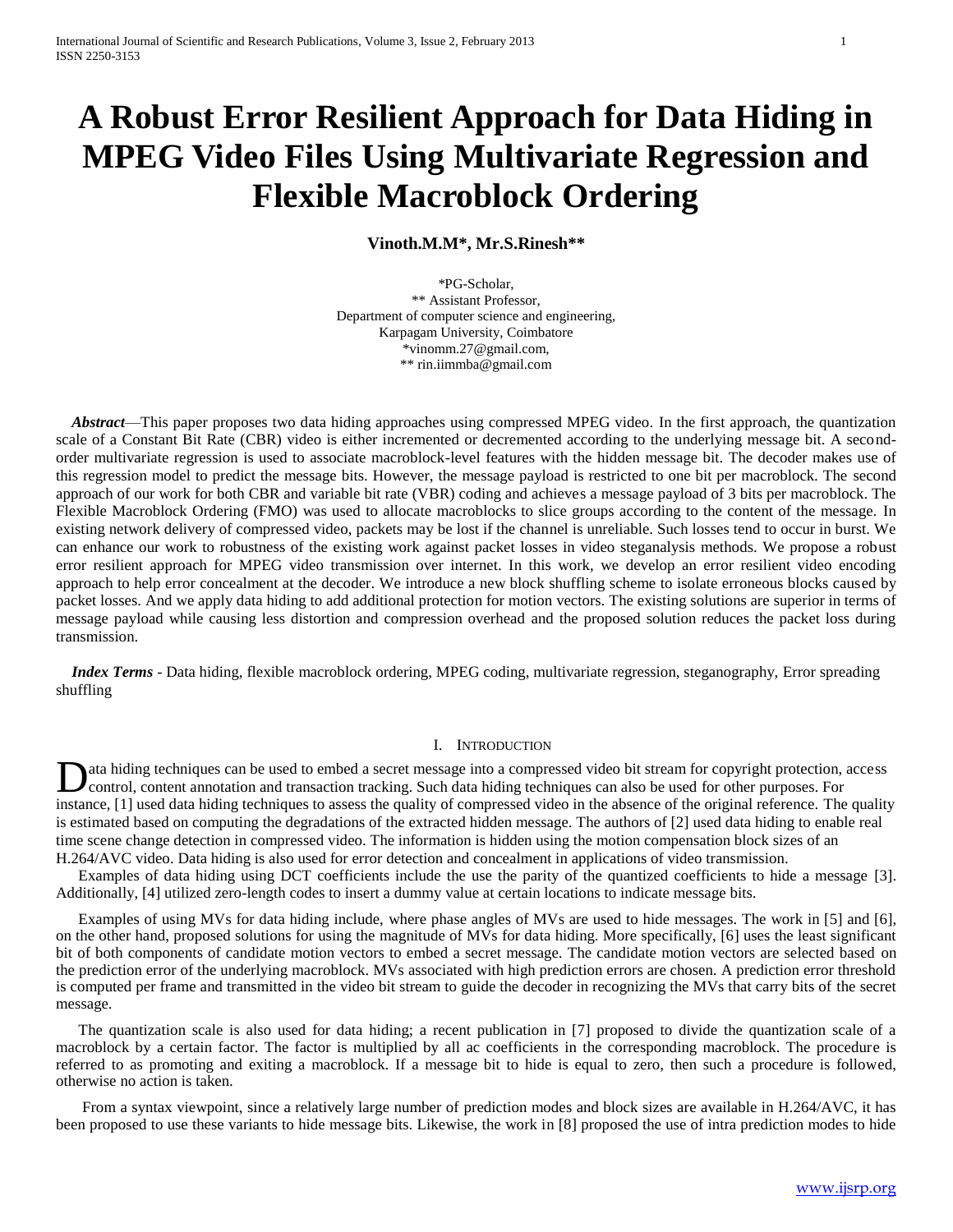message bits. It was shown that 1 bit can be hidden in each candidate 4X4 intrablock. Additionally, the work in utilized the block types and modes of intracoded blocks of H.264/AVC to hide message bits.

Data hiding can also be applied prior to compression. For example, [9] introduced a method that is robust to heavy JPEG compression. It is also possible to hide data in the wavelet domain as reported in [10]. In such an approach, significant wavelet coefficients are identified and used for embedding a message payload. Lastly, hiding of data can also be applied in the compressed domain. For example, the work in [11] proposed hiding messages in the compressed H.264/AVC I-frames without the introduction of drift distortion.

Steganalysis, on the other hand, is the process of detecting the presence of hidden messages in multimedia. Steganalysis can be applied to digital images and to digital video as reported in [12] and [13], respectively. Existing work on video-based steganography takes such analysis into account and tries to maintain the statistics of carrier before and after message hiding. For example, the work in proposed a sub histogram preserving approach for quantization modulation using matrix encoding.

This paper is organized as follows. Section II introduces message hiding using quantization scale modulation and multivariate regression.

# II. MESSAGE HIDING USING QUANTIZATION SCALE MODULATION

To hide a message using quantization scale modulation, the message is first converted into a binary stream of bits. During the MPEG encoding of individual macroblocks, the message bits are read one at a time. For each coded macroblock, the quantization scale is either incremented or decremented based on the corresponding message bit. Clearly, if the original quantization scale was either the lowest or largest allowable values then no modification is applied. This simple process of hiding a message bit in a macroblock is illustrated. Although the message hiding procedure is straightforward, nonetheless, the question that remains is how to extract the message from the bitstream. This problem can be solved by extracting macroblock-level feature variables during the encoding process. Once the whole message is hidden, we end up with a feature matrix and a message vector. We will then treat the feature matrix as predictors and the message bits as a response variable and use multivariate regression to compute a prediction model. Once computed, the prediction model can be used to predict the message bit hidden in a given macroblock based on its feature variables. We elaborate on the extraction of macroblock features from an MPEG-2 video, consequently, we formulate the message extraction as a regression problem.

In the existing system the two novel solutions for data hiding are obtained. In the first solution, the message bits are hidden by modifying the quantization scale of MPEG video coded with constant bit rates. Features are extracted from individual macroblocks and a second-order regression model is computed. The decoder uses the regression model to predict the content of the hidden message based on macroblock-level feature variables. In the second solution, both constant and variable bit rate coding are supported. The solution utilizes the flexible macroblock ordering (FMO) feature of H.264/AVC video for message hiding and extraction. It is shown that both solutions can hide messages at an average payload of around 10 and 30 kb/s, respectively. Therefore, the applications of such solutions are not restricted to copyright protection where few bits are hidden per frame. Rather, the existing solutions can be used for other applications such as content annotation, transaction tracking, error detection and error concealment.

#### *A. Macroblock Level Features Variables*

The following feature variables are extracted or computed from a MPEG-2 video stream for each coded macroblock.

The first feature is the virtual buffer discrepancy from uniform distribution model. This discrepancy is computed

$$
d_j^t = d_0^t + B_{j-1} - \left(\frac{T_{t*}(j-1)}{\# MBS}\right)
$$

Where the subscript j indicates a macroblock index, #MB sindicates the total number of macroblocks in a video frame and indicates the frame type; I, P, or B.

 The second feature is the spatial activity of the underlying macroblock. This activity is computed from the four original (i.e., noncoded) luminance blocks of the current macroblock. It is computed using

$$
actj = 1 + min(vb1, vb2, vb3, vb4)
$$

Where the subscript indicates a macroblock index. The variables  $v_{h1}$ ,  $v_{h2}$ ,  $v_{h3}$ ,  $v_{h4}$  indicate the spatial variance of each luminance block in a frame-based coding.

 The third feature is the actual quantization scale of the current macroblock. This scale is available from the macroblock header in the video bit stream.

### *B. Message Prediction*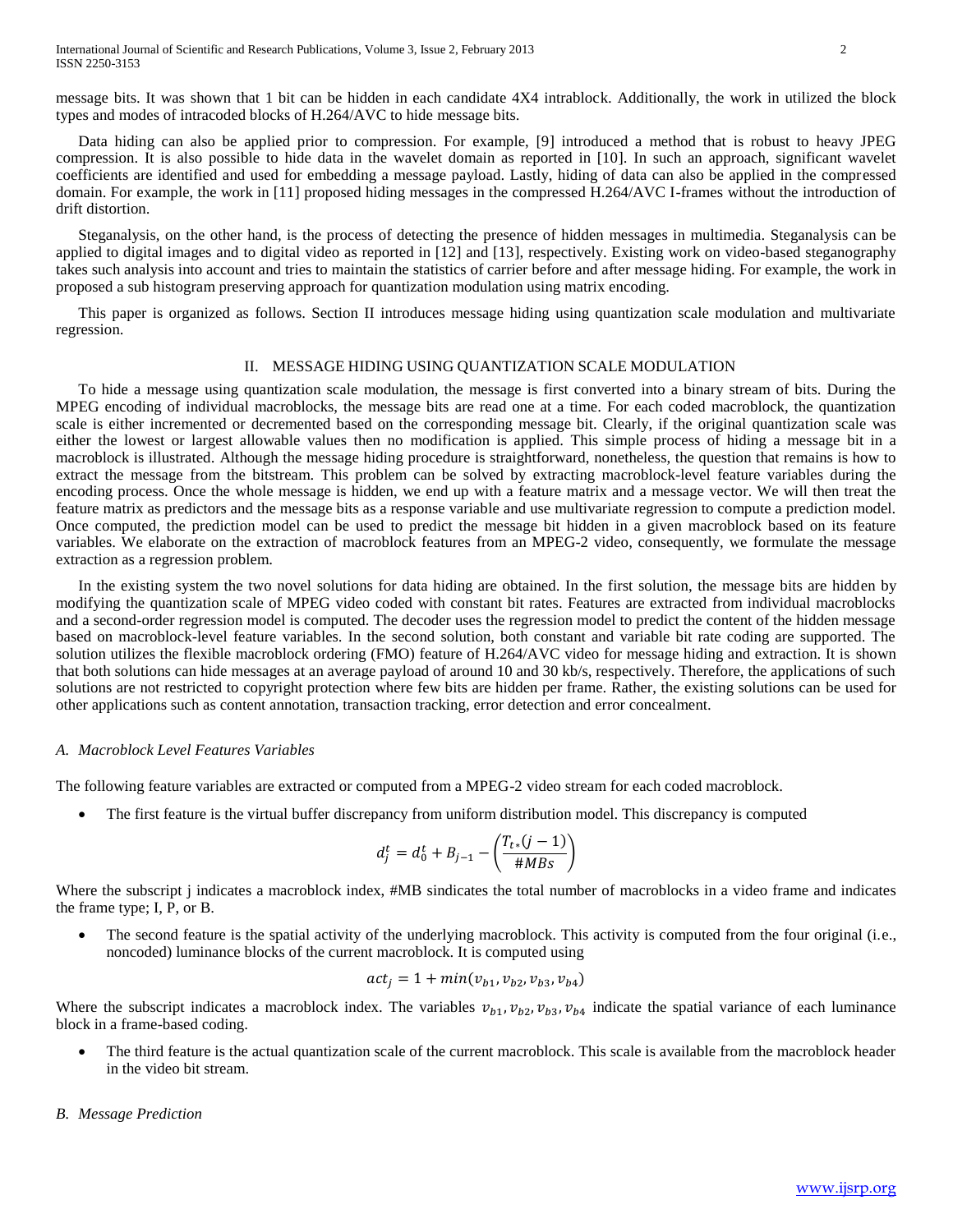International Journal of Scientific and Research Publications, Volume 3, Issue 2, February 2013 3 ISSN 2250-3153

The message prediction problem is formulated using a second-order multivariate regression. The response variable in this case is the message binary bits denoted by the vector. As mentioned previously, each macroblock has three feature variables, consequently, the predictors or the feature vectors of macroblocks are arranged into one matrix which is referred to as the feature matrix. This matrix is denoted by X as shown in

$$
X = \begin{bmatrix} a_{1,1} & a_{2,1} & a_{3,1} \\ \vdots & \vdots & \vdots \\ a_{1,n} & a_{2,n} & a_{3,n} \end{bmatrix}
$$

The subscripts of the matrix elements  $a_{i,i}$  ( $j = 1...3$ ,  $i = 1...n$ ) indicate the index of feature variables and the number of macroblocks, respectively.

#### *C. Message Extraction*

To extract the hidden message from a coded video, the feature variables of each macroblock are computed and/or extracted from the bitstream. The feature vectors are consequently arranged into a feature matrix and expanded to the second order, resulting in matrix P. The feature matrix is multiplied by the model weights  $\alpha^{opt}$  to generate the predicted hidden message  $\hat{m}$  as follows:

$$
\widehat{m} = P * \alpha^{opt}
$$

The process of message hiding and prediction is summarized. Notice that the feature extraction and polynomial expansion steps are repeated at both stages of message hiding and prediction. As such, the feature vector need not be transmitted with the bit stream.

#### III. MESSAGE HIDING USING FLEXIBLE MACROBLOCK ORDERING(FMO)

One of the limitations of the quantization scale modulation solution of the previous section is related to the message payload where only one message bit can be hidden per macroblock. This section introduces a second solution that benefits from a higher message bitrate through the use of FMO of the H.264/AVC video coding standard.

In this work we make use of the explicit assignment of macroblocks to slice groups to hide messages in the video stream. Since macroblocks can be arbitrary assigned to slice groups, we propose to use the slice group ID of individual macroblocks as an indication of message bits. Assume for instance that two slice groups are used, the allocation of a macroblock to slice group 0 indicates a message bit of 0 and the allocation of macroblock to slice group 1 indicates a message bit of 1. Hence, one message bit per macroblock can be carried. Furthermore, since the H.264/AVC standard allows for a maximum of eight slice groups per picture then two or three message bits can be carried per macroblock as elaborated in Table.

| Number of<br>slice groups | Potential<br>message bits/MB | Message<br>bits/MB |
|---------------------------|------------------------------|--------------------|
|                           |                              |                    |
|                           | 00,01,10,11                  |                    |
|                           | 000,001,010,011,             |                    |
|                           | 100,101,110,111              |                    |

TABLE I BLOCK SIZE

In general, to hide a message into the H.264/AVC bit stream, the message is first read into chunks of bits, where is 1, 2, or 3 according to the values in Table. If macroblocks are coded per picture, then message bits can be used to allocate the macroblocks to slice groups. The process of message hiding is illustrated in above figure.

To hide a message into the H.264/AVC bit stream, the message is first read into chunks of bits, where is 1, 2, or 3 according to the values in Table. If m macroblocks are coded per picture,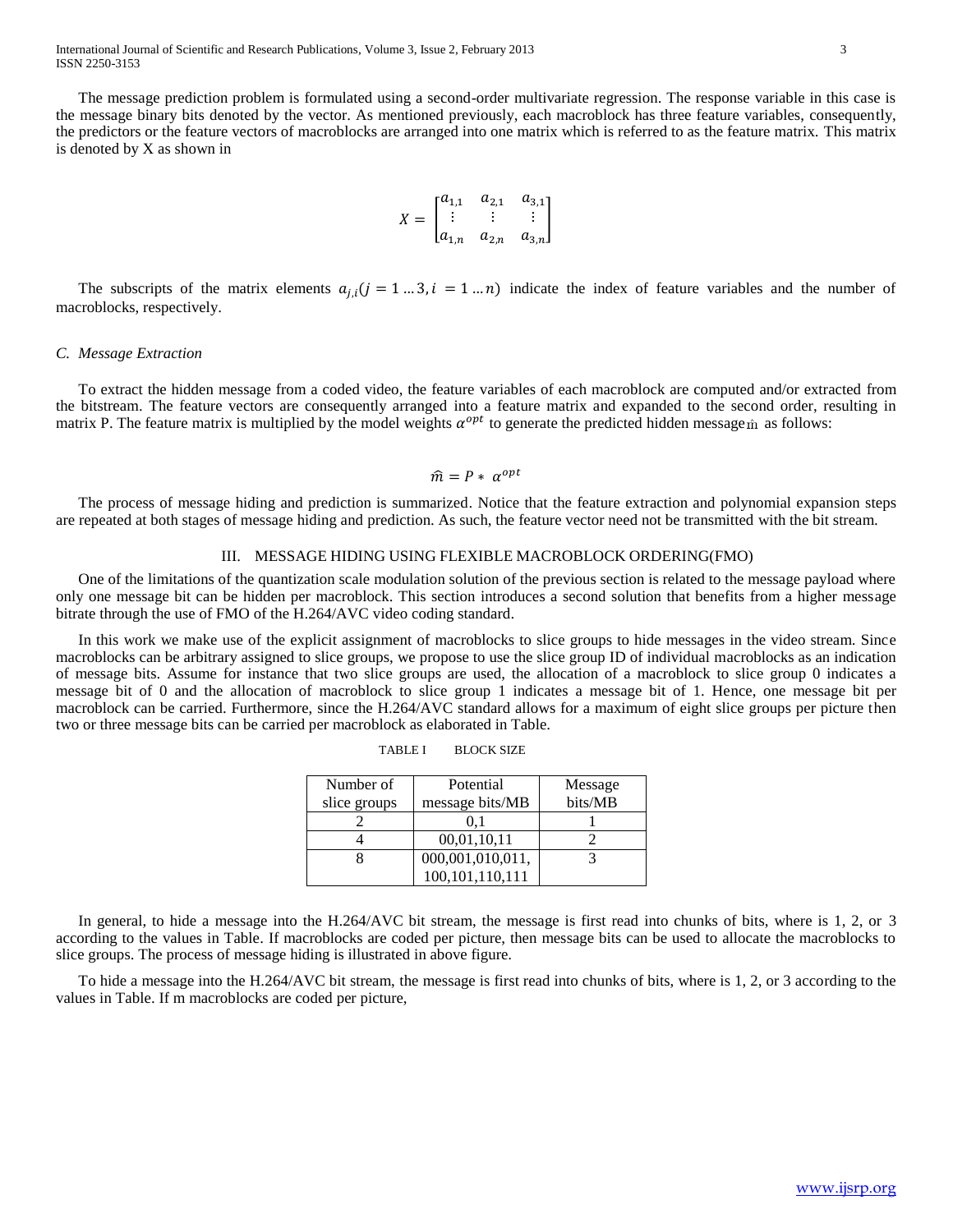

Figure 1. The process of message hiding.

Then m×n message bits can be used to allocate the macroblocks to slice groups. The process of message hiding is illustrated in above figure.

#### *Message extraction*

To extract the message bits, each time a picture is decoded, the macroblock to slice group mapping syntax structure is used to read message bits and append them to the extracted message. The process of message extracting is illustrated.

Block Shuffling in source coding can be analogue to bit (block) interleaving in channel coding, which aims to break burst error into random bit errors. The difference lies at decoder: source decoder makes use of the remaining natural. Several shuffling patterns redundancy to recover random block error, while channel decoder uses explicit Forward Error Correction (FEC) code to recover the random bit error. Because the structure of MPEG video usually leads bit error to block error, and there is always some redundancy left in the coded video, source block shuffling can be more effective than channel interleaving in dealing with burst error.

The new shuffling pattern proposed in this paper disperses the errors over a wide area of the image, thus lowering the probability that the connected important blocks are lost at the same time. We shall call this shuffling pattern \ Error Spreading Shuffling (ESS)", which can more spread errors and minimize the overhead in compression. The basic idea is that each transmitted packet will include blocks running through all the columns and rows of blocks, and that every column and row of blocks will have the same probability to be lost. One such pattern is shown in Figure.

| 18352746                         |  |
|----------------------------------|--|
|                                  |  |
|                                  |  |
| 61835274<br>46183527<br>74618352 |  |

Figure 1. Error spreading shuffling (ESS)

This pattern can be generated as follows. Suppose the image has N rows and M columns of Blocks/macroblocks, and assume M > N. We label the (i; i) blocks as  $\mathcal{N}$  starting with the top left corner. After the N  $\mathcal{N}$  blocks, we label as  $\mathcal{N}$  all the (i, i + N) blocks, starting from the (1; N+1) block. When the labeling reaches the right extreme of the image, it wraps around to the left side. When the label  $\kappa$ " reaches the bottom row, say the (N; j) block, a new label  $\kappa + 1$ " begins with the (1; j +1) block.

If the  $(1; j +1)$  block has already labeled then  $\& + 1$ " is assigned to the  $(1; j0)$  block, where j0 is the median of  $j + 1$  and the column index of its greater nearest labeled neighbor. If it also has been labeled, then assign  $\mathbf{k} + 1$ " to the  $(1, j)$ ", where j00 is the median of  $j + 2$  and the column index of its greater nearest labeled neighbor. Continue with this manner until all the blocks have been labeled. This kind of shuffling can isolate error blocks under packet loss. We have noticed that fixed shuffling pattern can cause artifacts in fixed pattern, which can be annoyed for long video streams. In practice, mixing shuffling pattern of different direction can be employed to reduce the artifacts.

First, it is observed that the bit rate increases for Sim2 over Sim1 by 0.35% and for Sim3 by 1.02%. It is thus clear that our algorithm decreases the compression ratio negligibly.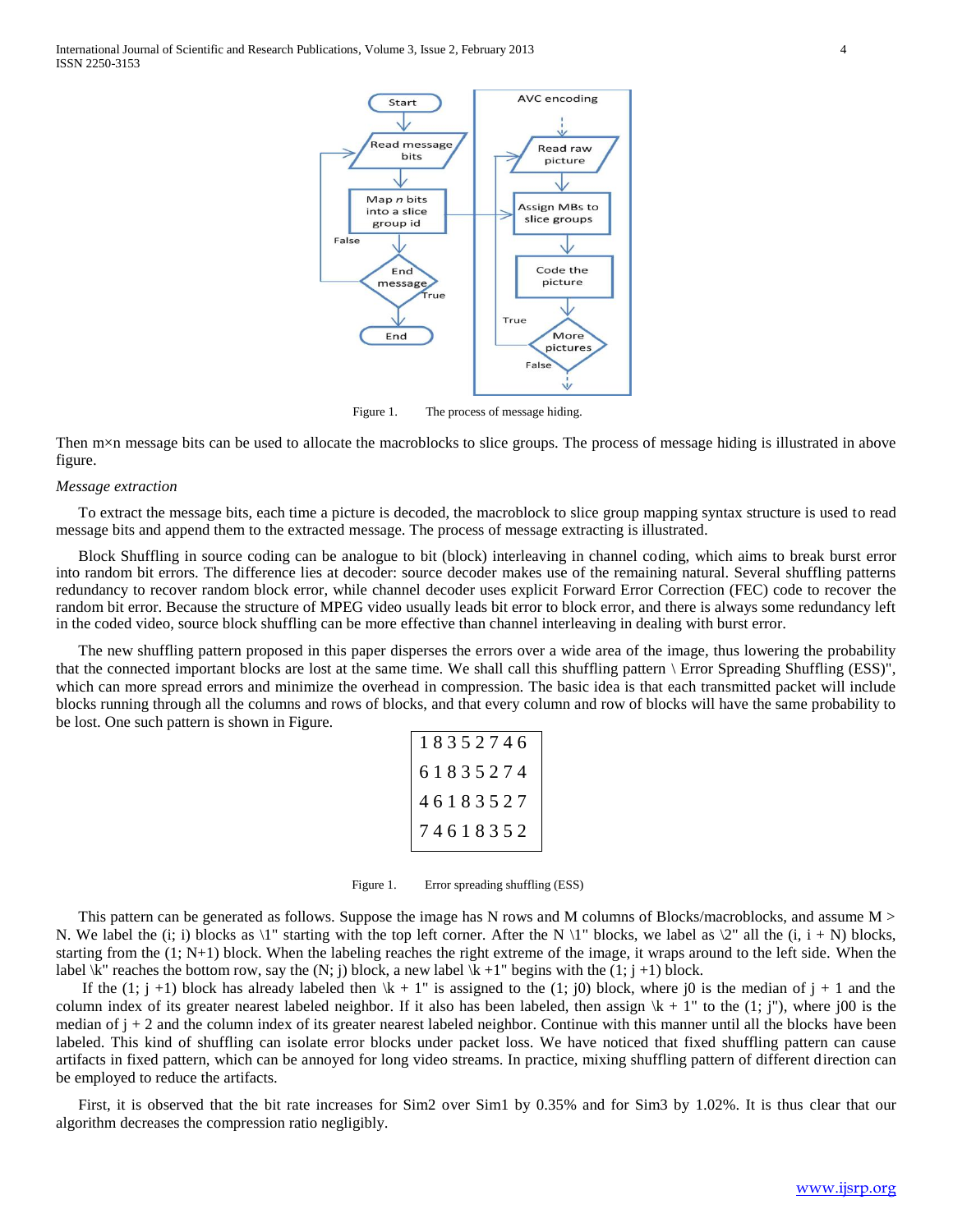Second, we show in Figure 5 the average PSNR as a function of Pl from simulations using 5 different channel conditions. We simulate a random loss case and a burst case where average burst length is 2, which is typical for the internet transmission.

# IV. CONCLUSION

In this paper, can enhance our work to robustness of the existing work against packet losses in video steganalysis methods. A robust error resilient approach for MPEG video transmission over internet. In this work, we develop an error resilient video encoding approach to help error concealment at the decoder. It introduce a new block shuffling scheme to isolate erroneous blocks caused by packet losses. And we apply data hiding to add additional protection for motion vectors. The existing solutions are superior in terms of message payload while causing less distortion and compression overhead and the proposed solution reduces the packet loss during transmission. In this approach can achieve a reasonable quality for packet loss efficiently. In proposed takes use of the structure and syntax of the video, and it is useful in combating packet losses.



(c)PSNR of Concealed anchor I frame and following P frames

Figure 2. Comparison of various methods. For (a)and (b): upper left - Original frame; upper right - Sim1; lower left - Sim2; lower right - Sim3

#### REFERENCES

- [1] [Peng Yin, Min Wu](http://profiles.spiedigitallibrary.org/summary.aspx?DOI=10.1117%2f12.453035&Name=Peng+Yin) [and Bede Liu.](http://profiles.spiedigitallibrary.org/summary.aspx?DOI=10.1117%2f12.453035&Name=Bede+Liu) "Robust error-resilient approach for MPEG video transmission over Internet", *Proc. SPIE 4671, Visual Communications and Image Processing* 2002, 103 (January 7, 2002); doi:10.1117/12.453035.
- [2] M. Carli, M. Farais, E. D. Gelasca, R. Tedesco, and A. Neri, "Quality assessment using data hiding on perceptually important areas," in *Proc .IEEE Int. Conf. Image Processing, ICIP*, Sep. 2005, pp. III-1200-3–III-1200-3.
- [3] S. Kapotas and A. Skodras, "A new data hiding scheme for scenechange detection in H.264 encoded video sequences," in *Proc. IEEEInt. Conf. Multimedia Expo ICME*, Jun. 2008, pp. 277–280.
- [4] Y. Li, H.-X. Chen, and Y. Zhao, "A new method of data hiding basedon H.264 encoded video sequences," in *Proc. IEEE Int. Conf. Signal Processing, ICSP*, Oct. 2010, pp. 1833–1836.